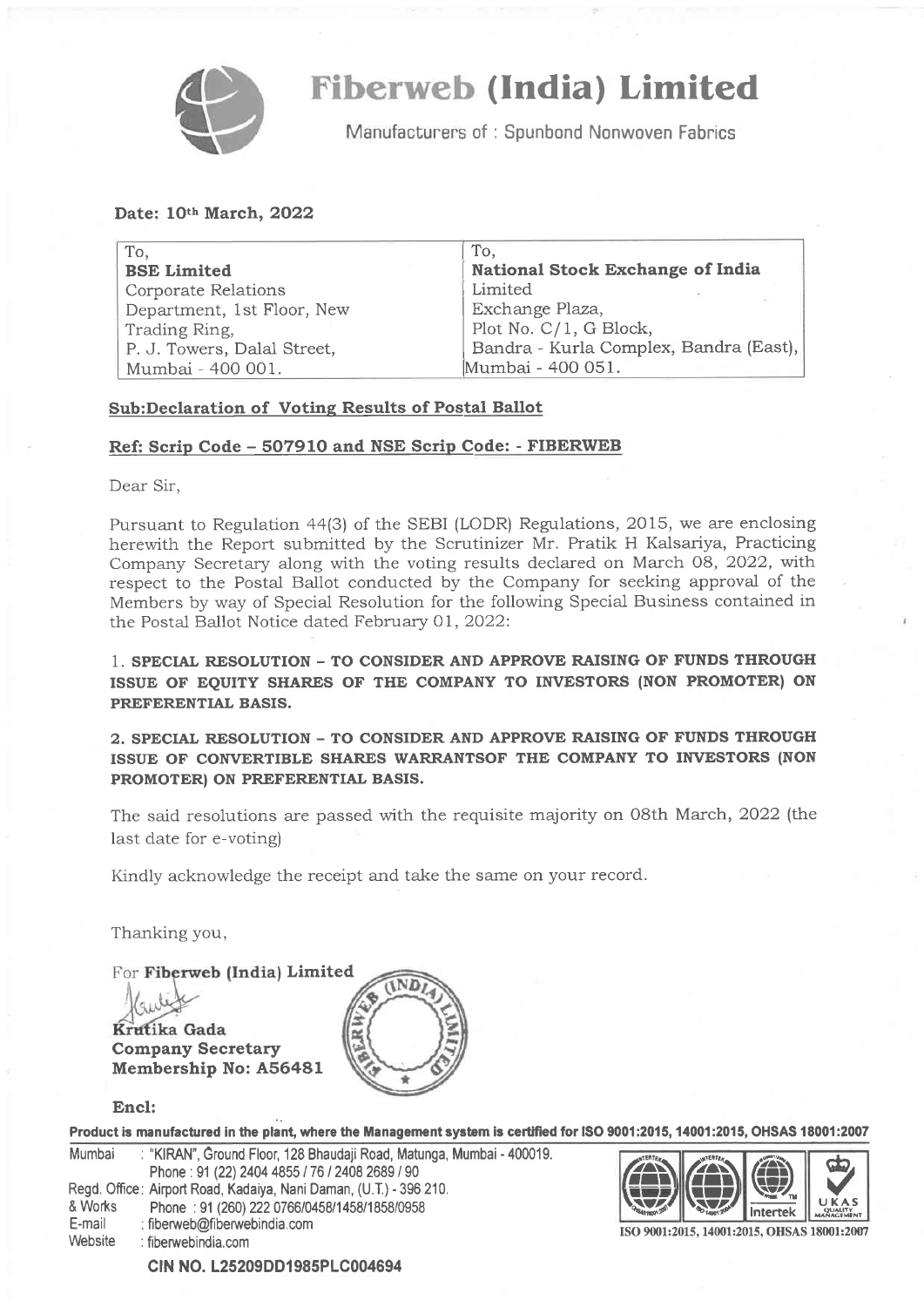

# **Fiberweb (India) Limited**

Manufacturers of: Spunbond Nonwoven Fabrics

#### **FIBERWEB** (INDIA) LIMITED

VOTING RESULTS OF POSTAL BALLOT INCLUDE REMOTE E-VOTING PURSUANT TO THE PROVISIONS OF REGULATION 44(3) OF SEBI (LISTING OBLIGATIONS AND DISCLOSURE REQUIREMENTS **REGULATIONS, 2015** 

| DateofPostal Ballot                                                  | March 08,2022                                            |  |  |  |  |  |
|----------------------------------------------------------------------|----------------------------------------------------------|--|--|--|--|--|
| TotalnumberofshareholdersasonRecordDate                              | 20,830                                                   |  |  |  |  |  |
| i.e. As on cutoff date for determining eligibility                   |                                                          |  |  |  |  |  |
| Totalnumberofshareholderspresentinthemeetingeitherinpersonorproxy:NA |                                                          |  |  |  |  |  |
| Promotersandpromotergroup                                            | Notapplicablesinceresolutionispassedthroughpostalballot  |  |  |  |  |  |
| Public                                                               | Notapplicablesinceresolutionispassedthroughpostalballot  |  |  |  |  |  |
| Numberofshareholdersattendedthemeetingthroughvideoconferencing:      |                                                          |  |  |  |  |  |
| Promotersandpromotergroup                                            | Notapplicablesinceresolutionwaspassedthroughpostalballot |  |  |  |  |  |
| Public                                                               | Notapplicablesinceresolutionwaspassedthroughpostalballot |  |  |  |  |  |

| Agendaitem 1       |                    | TO CONSIDER AND         |           |                      | <b>APPROVE RAISING</b>   | OF                  | <b>FUNDS THROUGH ISSUE</b> | OF                         |
|--------------------|--------------------|-------------------------|-----------|----------------------|--------------------------|---------------------|----------------------------|----------------------------|
|                    |                    | <b>EQUITY SHARES OF</b> |           |                      | THE COMPANY TO INVESTORS |                     | ON                         | <b>PREFERENTIAL</b>        |
|                    |                    | <b>BASIS.</b>           |           |                      |                          |                     |                            |                            |
|                    |                    |                         |           |                      |                          |                     |                            |                            |
| Resolutionrequired |                    | SpecialResolution       |           |                      |                          |                     |                            |                            |
| Whether            |                    | No                      |           |                      |                          |                     |                            |                            |
| promoter/promote   |                    |                         |           |                      |                          |                     |                            |                            |
| rgroupareintereste |                    |                         |           |                      |                          |                     |                            |                            |
| dinthe             |                    |                         |           |                      |                          |                     |                            |                            |
| agenda/resolution  |                    |                         |           |                      |                          |                     |                            |                            |
| Category           | ModeofV            |                         |           |                      |                          |                     |                            |                            |
|                    | oting              |                         |           | %ofVotes             |                          |                     |                            | % of                       |
|                    |                    | No. of                  | No.ofvote | Polledon             | No.ofVote                | No.ofVot            | %ofVotesinfav              | Votesagainst               |
|                    |                    | shareshel               | spolled   | outstandi            | s                        | es                  | ouronvotesp                | onvotespolle               |
|                    |                    | d                       |           | ngshares             | $-infavour$              | -Against            | olled                      | d                          |
|                    |                    | $[1]$                   | $[2]$     | $[3] = \{ [2] / [1]$ | [4]                      | $[5]$               | $[6] = \{ [4] / [2] \}$ *  | $[7] = \{ [5] / [2] \}$ *1 |
|                    |                    |                         |           | $]$ <sup>*</sup> 100 |                          |                     | 100                        | 00                         |
|                    | E-Voting           |                         | 13339261  |                      | 100.00 13339261          | $\overline{0}$      | 100.0000                   | 0.0000                     |
| Promoter           | Poll               |                         | 0         | 0.0000               | 0                        | 0                   | 0.0000                     | 0.0000                     |
| andPromot          | PostalBall<br>ot   | 13339261                |           | 0.0000               | n                        | n                   | 0.0000                     | 0.0000                     |
| erGroup            | Total              |                         | 13339261  | 100.00               | 13339261                 | 0                   | 100.0000                   | 0.0000                     |
|                    | E-Voting           |                         | Ω         | 0.0000               | 0                        | O.                  | 0.0000                     | 0.0000                     |
| PublicInstit       | P <sub>O</sub>     |                         | 0         | 0.0000               | 0                        | $\overline{O}$      | 0.0000                     | 0.0000                     |
| utions             | PostalBall<br>ot   | 54084                   |           | 0.0000               | $\overline{0}$           | n                   | 0.0000                     | 0.0000                     |
|                    | Total              |                         | 0         | 0.0000               | $\overline{0}$           | $\Omega$            | 0.0000                     | 0.0000                     |
|                    | E-Voting           |                         | 476301    | 3.0932               | 475481                   | 820                 | 99.8278                    | 0.1722                     |
| Public             | Poll               |                         | O         | 0.0000               | Ū                        | $\Omega$            | 0.0000                     | 0.0000                     |
| NonInstituti       | PostalBall<br>lot. | 15398365                | 81060     | 0.5264               | 81060                    | $\overline{\Omega}$ | 100.0000                   | 0.0000                     |
| ons                | Total              |                         | 557361    | 3.6196               | 556541                   | 820                 | 99.8529                    | 0.1471                     |
| Total              |                    | 28791710                | 13896622  | 48.2661              | 13895802                 | 820                 | 99.9941                    | 0.0059                     |

# Product is manufactured in the plant, where the Management system is bettified for SO 9001:2015, 14001:2015, OHSAS 18001:2007

: "KIRAN", Ground Floor, 128 Bhaudaji Road, Matunga, Murfigai, 400019. Mumbai Phone: 91 (22) 2404 4855 / 76 / 2408 2689 / 90 Regd. Office: Airport Road, Kadaiya, Nani Daman, (U.T.) - 396 210. & Works Phone: 91 (260) 222 0766/0458/1458/1858/0958 E-mail : fiberweb@fiberwebindia.com Website : fiberwebindia.com



ISO 9001:2015, 14001:2015, OHSAS 18001:2007

CIN NO. L25209DD1985PLC004694